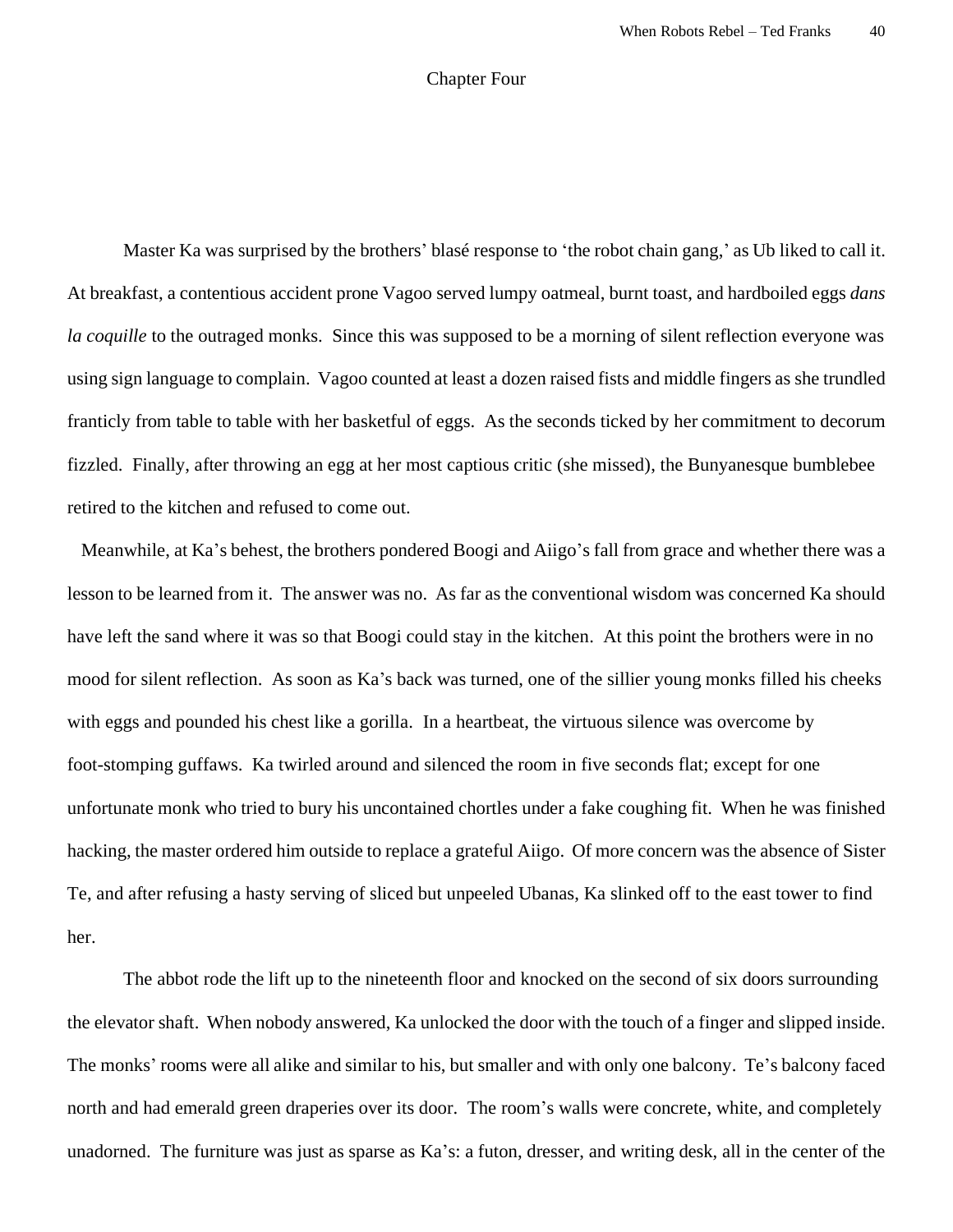room. Te stood at the balcony railing in a revealing baby doll nightgown. She held a smoldering butt in one hand. While looking down, she stuck the cigarette in the corner of her mouth and puffed like a gumshoe; then stubbed it out in an ashtray on top of the handrail. The ashtray was overflowing with butts. Ka crept closer and closer without saying a word. As he stood in the balcony's doorway, the harsh aroma of tobacco smoke overpowered the sweet fragrance of lavender soap exuding from her pores. The abbot was grateful that the combined odors made him nauseous, for it freed him from temptation. Te must have sensed that she was being watched because suddenly she turned around with arms crossed, glaring at him.

Ka attempted a fatherly smile. "Sister," he said, "I didn't know you smoked."

"I don't," she said, "except when I'm angry; and right now, I'm angry."

Observing the usual decorum, the abbot kept his eyes downcast even though the sight of her bare shoulders was inspiring. The old monk had never seen so much nudity on a woman before. He wished that he could gently caress the luscious contours of her smooth flesh. Instead, he spoke like a proper man of the cloth, saying, "I apologize for my brash intrusion. When you didn't come to breakfast, I was concerned that you might be ill."

Te walked around him and went back inside. Ka could barely hide his disappointment when she snatched a bath robe off a hanger, slung it over her shoulders, and tied the sash. Then she plopped herself down on the futon and rested her chin on her knees. Even though the abbot was superior in rank, he found himself blushing when she scrutinized him with those exquisite violet eyes. "Why are you humiliating Boogi like this?" she said. "I've been watching from the railing since dawn, waiting for you to call off your childish charade."

Now Ka's dander began to rise. "Hold your tongue, young lady," he said. "What may seem childish to you is a necessary evil; practiced for thousands of years. It's called atonement."

Te rolled her eyes. "And pray tell, what is Boogi and Aiigo atoning?" she asked.

"Must I spell it out?" Ka said. "Curfew for robots is nine o'clock sharp. Ub was completely out of line allowing them to leave the premises."

"Then punish brother Ub. You admit he made the wrong call."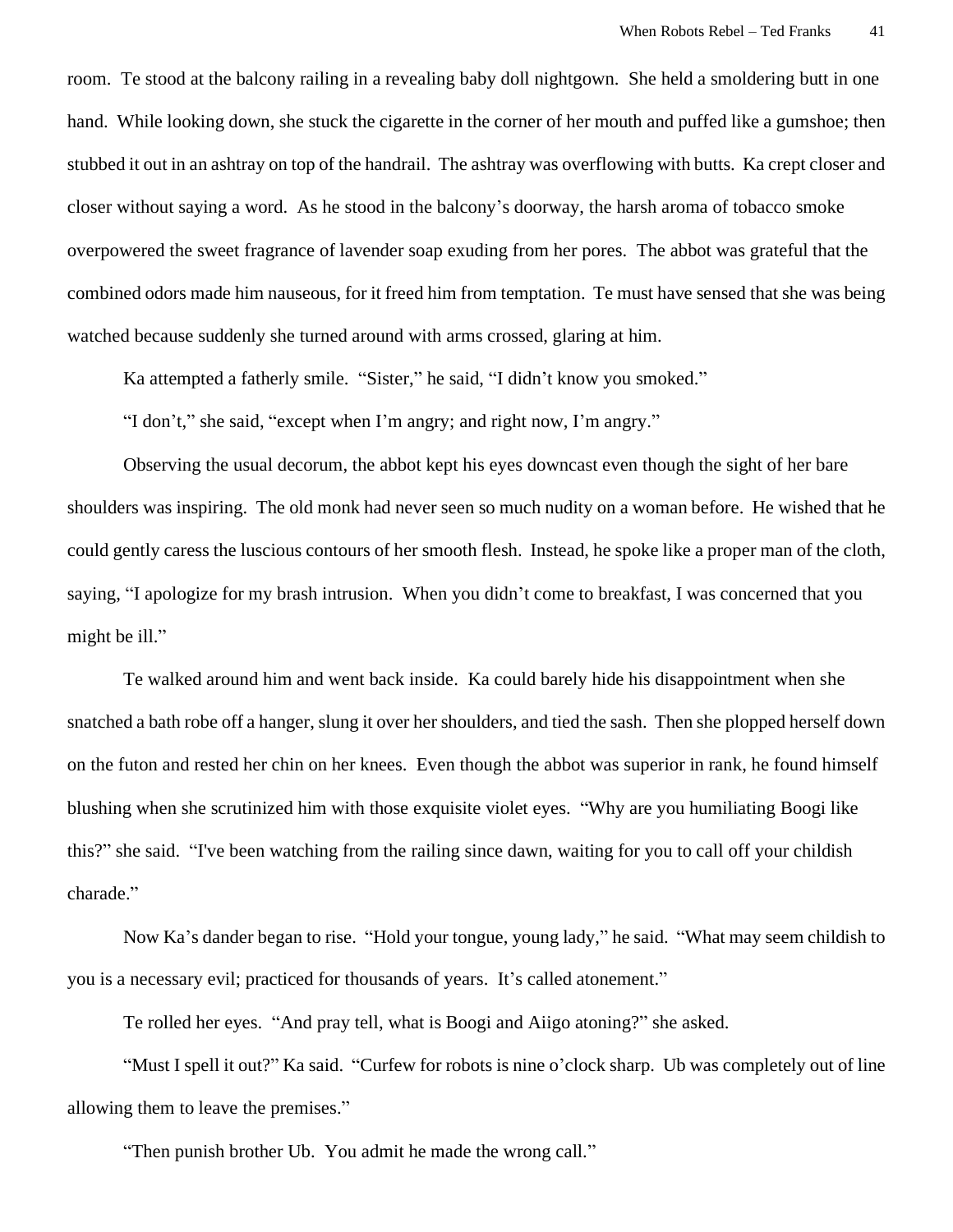The master shook his head sadly. "You really don't understand, do you?" he said. "You think those bipots are innocent children when in fact they're Machiavellian machines with extremely high IQs. While they *are* programmed to obey the rules, sometime their human personalities get in the way. Boogi knew better, but he still went along with *your* charade. If I don't make him pay a price for breaking one rule, then he will break more."

"Machiavellian?" Te scoffed. "I can't believe you actually said that. If I were Boogi I would sue you for slander. Except that he can't because robots aren't humans."

"No, they aren't. They may emote like a human but they're still only a machine. You forget that acting and being are two different animals. A robot is a machine we've programmed to act like us, but they're not flesh and blood. They don't have a soul."

The sister staggered to her knees and said, "I know a theologian who might disagree with you."

"Enough," the abbot said. "Let's stop before we get bogged down in a bottomless theological swamp. I've got a monastery to run, and I call the shots as I see 'em. You don't have to like what I do but I would advise you to respect my authority." He hoped he sounded strict but not too harsh. The last thing he wanted to do was scare her away.

Te snickered and said, "I'll respect you more if you tell Boogi to stop."

Ka raised an eyebrow and said, "Now look who's manipulating." The abbot was secretly flattered on two counts; one, that such a scrumptious young woman would even consider toying with him, and two, that he had tamed her fury. Should he give in and risk looking like an easy mark? For a moment, he struggled to make up his mind. Then, grudgingly, he raised his wrist and tapped his bracelet three times, summoning Boogi back to the kitchen.

A dazzling smile brightened Te's face. "Thank you, master!" she said. "Despite what they say, you *are* a man of mercy." When he frowned, she reversed course and said, "Well, you know, you *do* have critics and maybe one or two…" She trailed off, her face beet red.

Ka enjoyed seeing her discomfort because he was the only one who could alleviate it. Summoning the kindest, most fatherly smile on Mars, he said, "No worries. I didn't get where I am today without some bad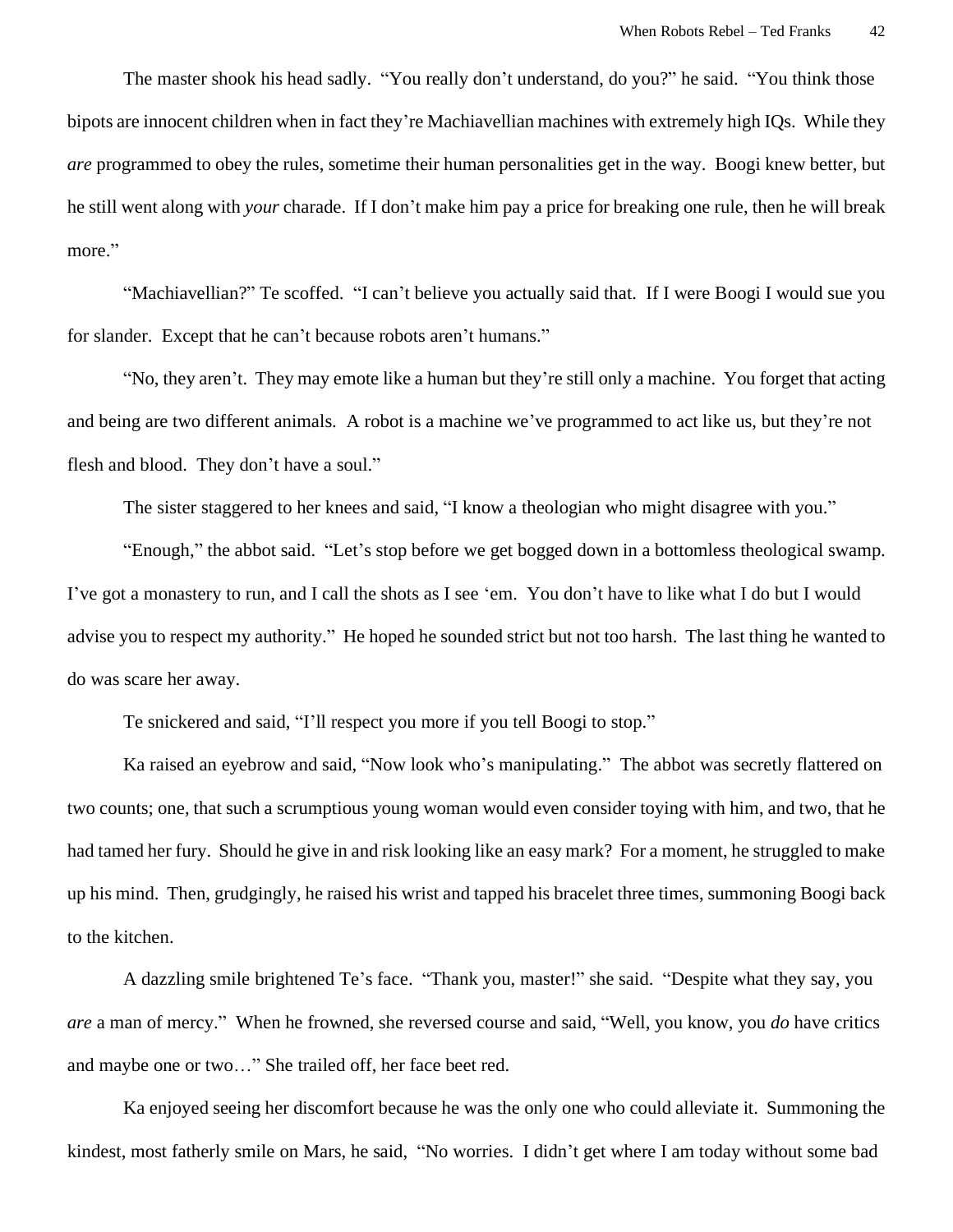press. But I don't want you to think Master Ka's an easy mark. So far, I've given you a long leash because you're still our newest newcomer at Poowhi. But that could change depending on your progress." The old abbot paused long enough to examine the widening gap in Te's robe. She noticed it too and quickly tightened the sash. With a gulp, Ka continued, "And I have my theory about where your robot ideation comes from—."

"You mean my neurosis," Te interjected, "my incurable psychopathology because my foster parents were bipots. Thanks to them, on some level I *am* a bipot."

The pompous abbot nodded his know-it-all head. "I remember those days," he said. "The great social experiment. Let's place our orphaned waifs with the robots! Program our machines to nurture and nourish, and a new era is upon us. Unfortunately, it didn't work."

"That's what the critics said, but they had an agenda."

"They did? Then why were you removed from your home?" Ka knew all about that period in her life. He had read her NIMBUS dossier a hundred times.

Te stood up and headed for the balcony. "Why?" she said. "Because our state religion was breathing down my social workers' necks. The church has always been against the mix and match school of robot-human relations. They want humans with humans, and robots with robots. Long story short, the Children's Bureau caved and tossed me back in the orphanage. Later I was sent to a human foster home where I was molested. Meanwhile the robots who raised me were deleted—."

"And you've resented humans ever since," Ka said, channeling as much compassion as he could muster.

"Wouldn't you?" Te said glumly. She leaned on the railing and lit another cigarette.

Ka stood at the French doors and continued being kind. "My dear, dear orphan," he said. "You've suffered more than your fair share of grief. It was a blessing that NIMBUS brought you here. You know you're only the second woman to take her vows at Poowhi?"

Te nodded. The lit end of her cigarette crackled and popped as she inhaled.

"And just like sister Mo, soon you'll find your niche here. Trust me, once the benefits of your meditation kicks in you'll really start to flourish."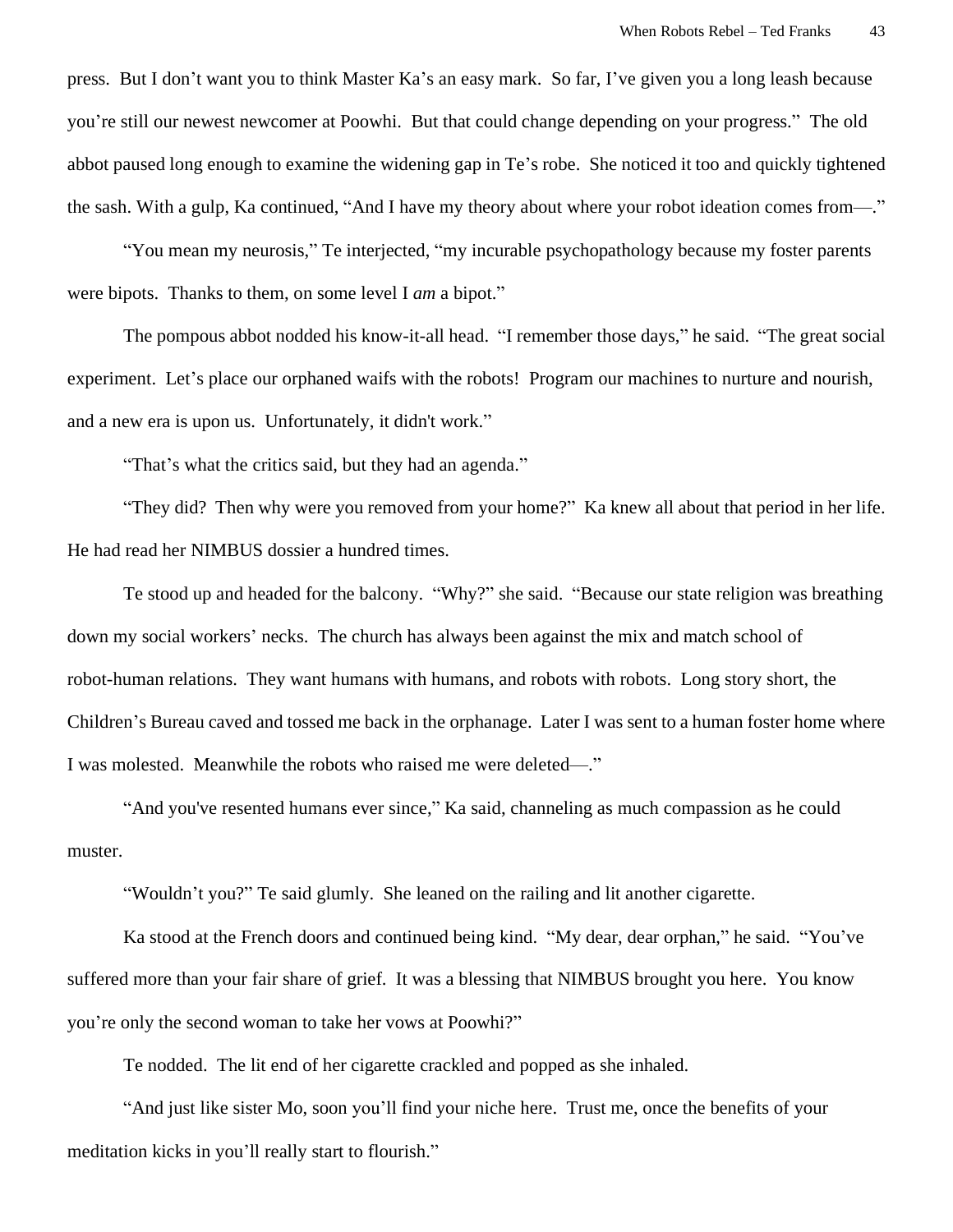"I hope so," Te said. "But I don't want to be like NIMBUS. I want to enjoy things; feel stuff when I do stuff. Most NIMBUS buffs are afraid of their emotions." She paused, then said, "Oops. My big mouth strikes again…"

Ka was dismayed by her sacrilegious words. Just when he thought they were bonding, she had to ruin everything by being stupid. For a moment, he fought the urge to slap her pretty face. Somehow he managed to restrain himself, but his tone was stern. "You think NIMBUS is artificial because you don't understand it," he said. "It's called contempt prior to investigation. You don't mind building a Hood, but when it comes to meditating you resist. Last night I watched you during our evening session. You wore your Hood like everybody else, but you never turned it on."

"I had a headache," Te said.

"What are you afraid of? You're not a robot. NIMBUS won't delete you and install someone else." Ka felt his lungs churning like a sandstorm, tugging at his heart. Was he despondent or was he feeling the symptoms of secondhand smoke? "You must give NIMBUS a chance," he said. "Let me be your guide." He tapped his bracelet and a hologram appeared, floating in the air. It was his daily planner. "Meet me at four in Boogi's garden," he said, "and bring your Hood. That's an order."

Then, without another word, he twirled around and left the room.

At three-sixteen in the afternoon a black hovercraft of the NIMBUS patrol arrived at the monastery. Ka hurried down the terrace steps to greet them as their ominous aircraft climbed over the parapet and drifted through the air. After the big black beetle touched down in the center of the courtyard, brother Ub crept up to it and tried unsuccessfully to peer through the opaque one-way glass. "Hello," he said, "What brings you here?"

Ka already knew why they were here. He had received a bulletin from NIMBUS an hour ago while meditating in his Hood. Dunei had been found. As always, he found it disorienting when his self-induced trance was interrupted by priority alerts. It was like waking from a deep slumber to the ringing of an alarm. As the hologram came into focus and formed the face of a police lieutenant, Ka felt a jolt of panic. After the two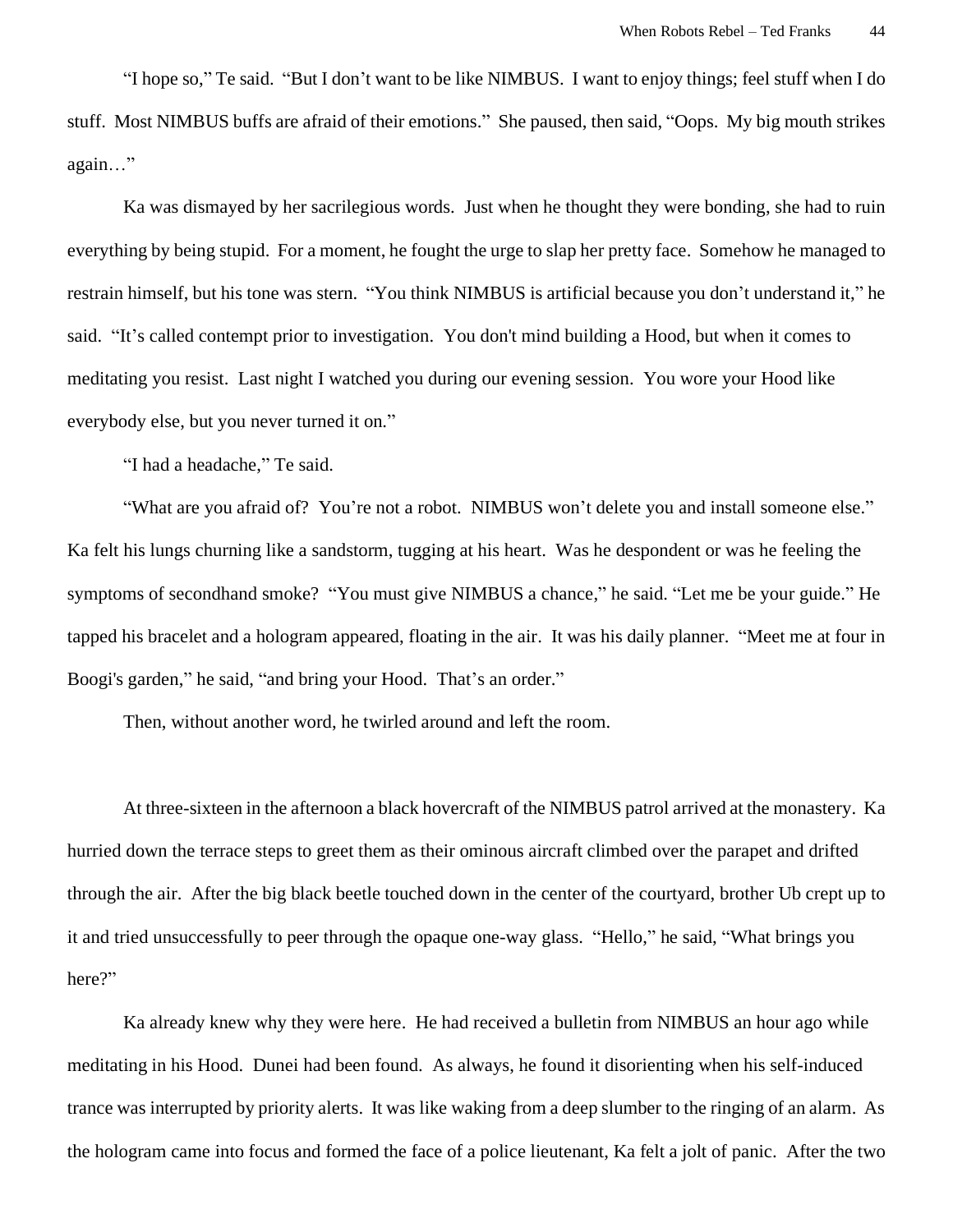exchanged the usual pleasantries, the officer broke the news. They had found Dunei's body at the bottom of a gorge about two miles down. After tumbling and sliding and ricocheting off boulders, what was left was mangled beyond recognition. They found his right leg caught on a granite scarp further down. The initial point of impact was difficult to determine, but a massive compression on the bipot's dome made them think he had fallen headfirst. Of course, Ka had reacted with the appropriate horror. The only good news was that Dunei had tested negative for illegal patches. A positive result might have explained why he was out wandering around so close to the ledge.

The old monk stood at attention as the hovercraft's butterfly doors slowly opened like inverted seashells. Two police officers in black jump suits got out and removed a bulky canvas bag from a platform in the back. After they had placed it at his feet, Ka turned to brother Ub and said, "You better get a stretcher and wheel him down to the prep room." He smiled at the officers and said, "Here at Poowhi our servants are offered the same last respects as humans. They are interred in our mausoleum, but in their own chamber of course."

The lead officer smiled back and said, "It looks like we recovered everything. It sure was a nasty fall. What the hell was he doing hiking so close to your cliff?"

Ka shook his head sadly. "We'll never know," he said. "The last time I saw him was during dictation. After that, who knows what transpired? Dunei was a known wanderer. If only I had deleted him in time. He was a superb word processor."

The officer wrote something on a digital pad and said, "Yep, a clean install would have corrected the wandering. You have our sincere condolences."

"Thank you both," Ka said, suppressing a devious smirk. Now that he was apparently getting away with everything, he was feeling more relaxed.

By this time, a group of monks had assembled on the terrace to check out the canvas sack lying on the ground. Sister Te descended the steps followed by the bipots. Boogi's round eyes were fixated on the bag. Vagoo kept her eyes focused on her dainty feet. Aiigo pressed his fingers together and then pulled them apart, making the suction-cups pop. "I'm sorry to inform you that they found Dunei," Ka announced. "He is no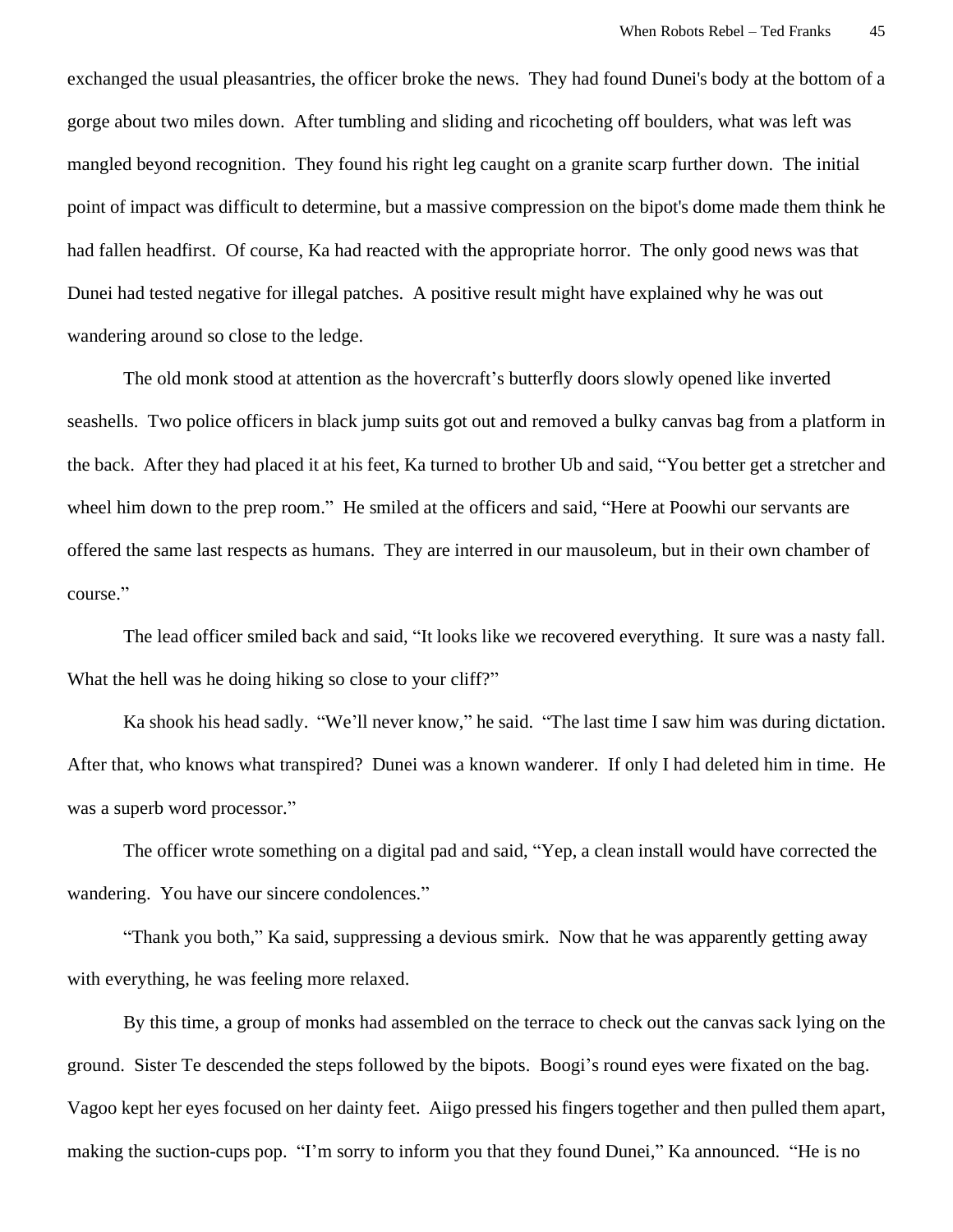more."

"What happened?" Te asked gloomily.

The same policeman, beguiled by this unexpected beauty, smiled and said, "Are you sure you want—?"

"Yes, I am," she snapped. When he gave her the facts, tears welled up in her eyes.

"I'm sorry, miss. The 070's are notorious for wandering, as I recollect. May I suggest you go preemptive and delete the others before they wander?" The officer glanced at Boogi. "The 070's do really well with new cores."

"Thanks, but no thanks," Te said. She took out a hankie and blew her nose.

Brother Ub returned, out of breath, pulling the stretcher down the stairs. Its back wheels went "clang!" every time they dropped another step. Boogi and Aiigo intercepted it and wheeled it over to the canvas bag. Ka wondered how they felt. He doubted if they felt real grief. If they did, it would be another mistake in the annuals of robot evolution. He peered into Boogi's honeycomb eyes. Then he looked at Aiigo and Vagoo. Their tiny black pinpoints glared back at him. A chill ran up his spine as he identified what irked him most about robots. They were designed to act like a human, yet their eyes were anything but. A human's eyes were a window to his soul. A robot's eyes were either impenetrable black holes or smooth white globes that reflected your face.

"Take him away," Ka said. "I will prep him for burial later."

As a tearful Te and her robot friends wheeled the bag away, Ka signed his name on the policeman's pad. His hand shook as he held the pen, but the officer didn't seem to notice. After more condolences, they climbed back into their hovercraft and took off. Ub stood forlornly on the steps, dabbing his eyes with a handkerchief.

"Oh, come now, brother," Ka said gruffly. "You're as bad as Sister Te. I could toss all our Hoods over the cliff, and you wouldn't blink an eye."

"I'm a sensitive man," said Ub, blowing his nose, "That's why I'm a monk."

Ka left him in tears and climbed the steps, shooing away the other monks like pigeons in his path.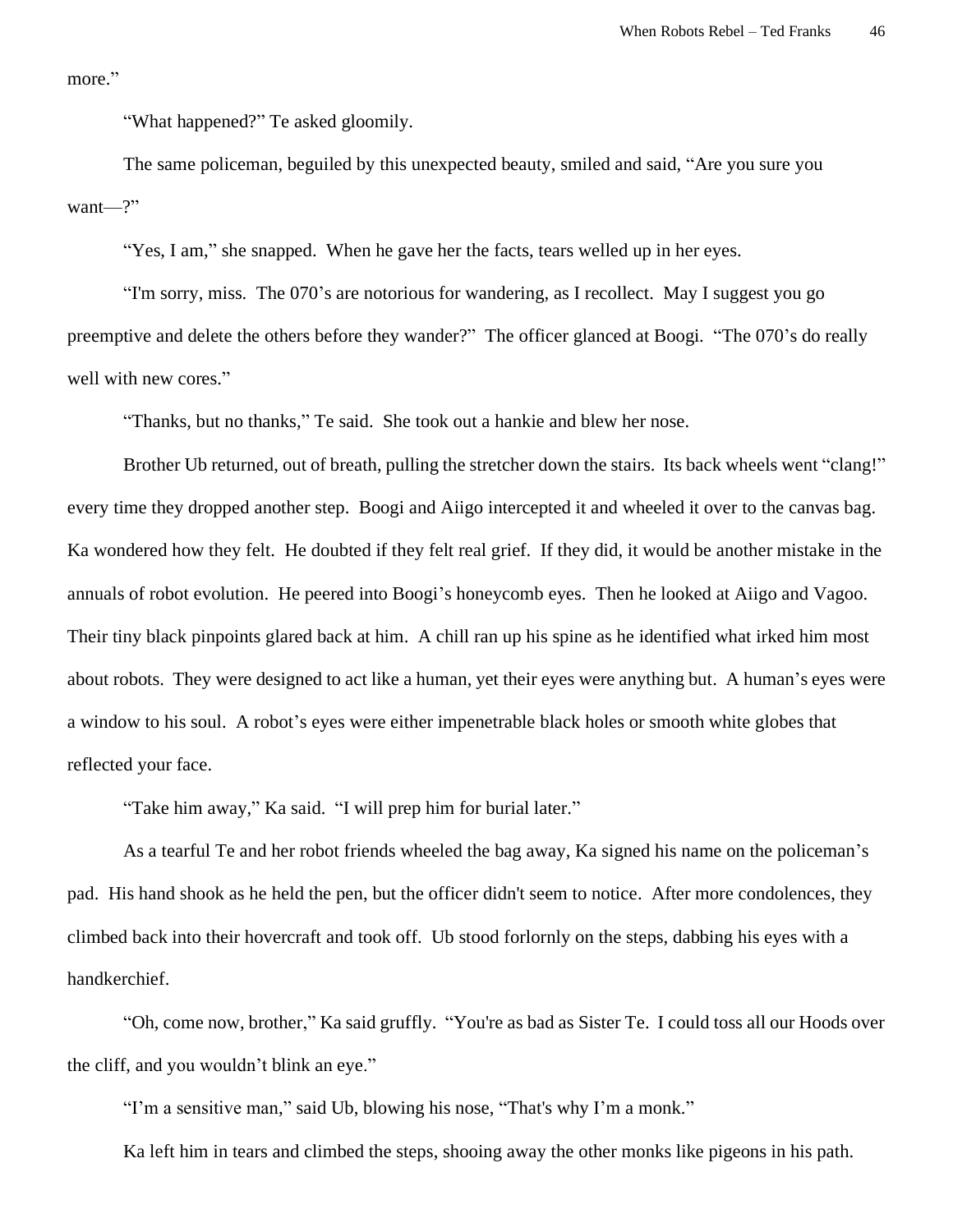Four o'clock sharp. The master arrived in the garden carrying the Hood that Te had lent him. He was pleased to find the sister already seated on a marble bench under an asparagrape arbor. He was not pleased to find Boogi tending the nectarados nearby. The bipot would be an annoying distraction. The abbot smiled at the young woman as he approached. She had put her Hood aside so that she could hold a bouquet of white roseanthemums under her nose.

"Good afternoon, sister," he said. "I hope you've recovering from the shock of Dunei's demise."

"Not really," she said. "These cheer me up though. Boogi is so thoughtful. He gave them to me even though his grief is the worst. How are *you*, Master Ka? You don't fool me with your stoic demeanor. I could tell that you were tied in a knot."

"I suppose I was," he replied. "I may seem heartless sometimes but let me assure you, I do have a live one tucked away somewhere."

As he sat down, she punched him lightly in the chest. "I think it's in there," she said.

Her youthful charms pierced Ka like a syringe of adrenalin, and in a heartbeat the day's stress evaporated into thin air. But as Te sniffed the flowers a suspicion formed in his mind, buzzing around like an irritating fly that he couldn't swat. "So, those are from Boogi, heh? I'm surprised that there were any left after the storm."

"So was he. But he discovered a bush sheltered under a fallen wind screen. Most of the blooms were in good shape."

As Boogi raked the leaves under the nectarado trees Ka was sure that the wily bipot was observing them through the corner of his eye. Using a rake instead of a noisy blower was a crafty choice, all the better for robot ears to pick up human conversations.

"Yes, thoughtful indeed," Ka said, lowering his voice. "But remember, he's coded for that. A human being is behind every robot's virtue."

"Who cares where virtue begins? I'm just grateful to receive it."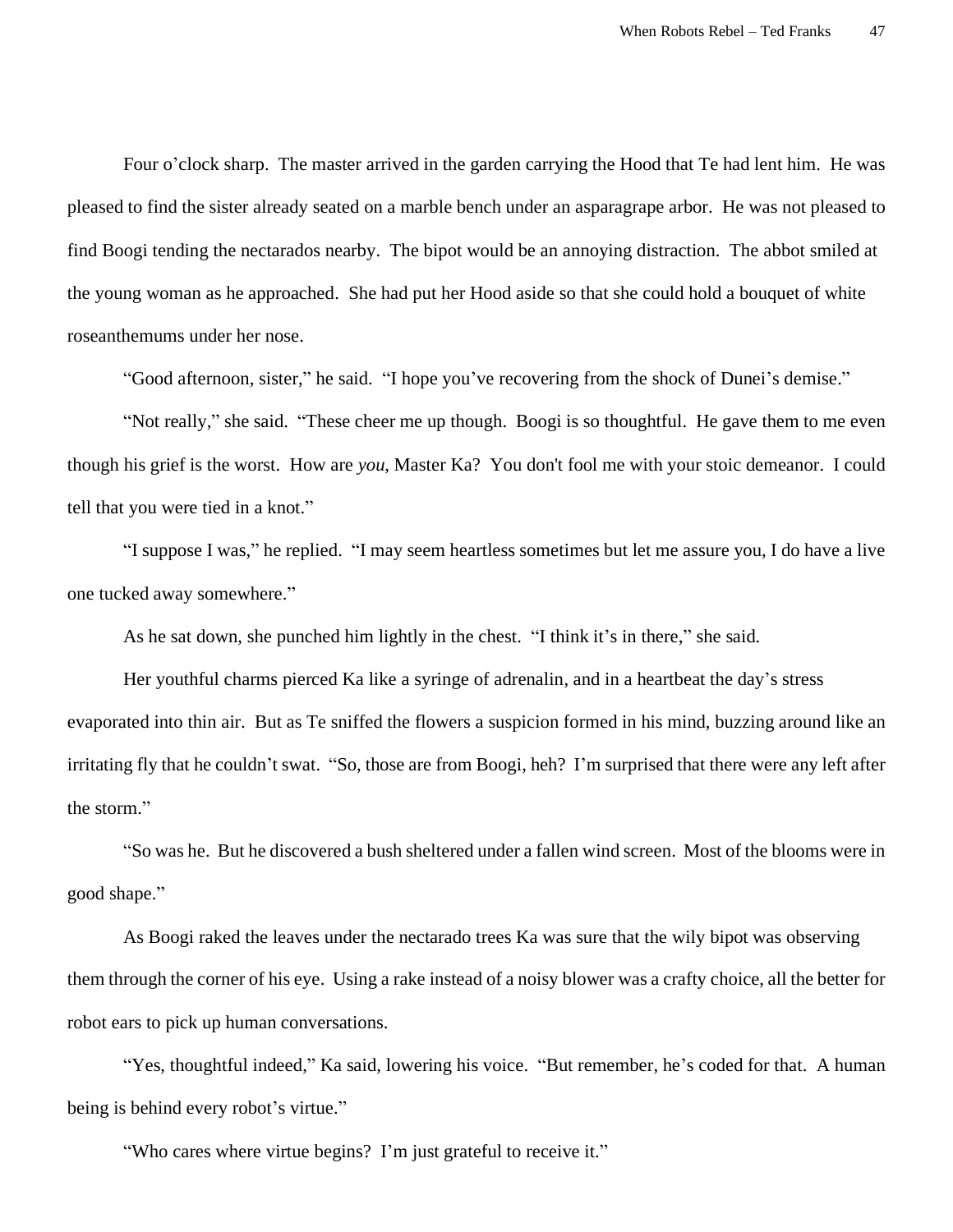All of a sudden, Ka became nauseated by the roseanthemum's fragrance. An old memory that he was loath to recall had crept out of the cobwebs in his brain. Te's bouquet smelled just like the flowers Ka's mother used to put in vases when he was a child. But these bouquets were not gifts from his father, who was stationed on the Moon. They came from his wealthy mother's favorite servant, a humanoid bipot that replicated the ideal man. This charming substitute for Ka's father was irresistible and one day she ran off with him, never to return. From then on, the poor boy grew up alone in private boarding schools nursing the savage pain of abandonment.

Ka knew that Boogi's bouquets would never be a threat because the little chef was not a human clone. He could think like a human, but he didn't resemble one. He lacked the essential elements that the controversial pleasuroids possessed. The abbot snickered at the small titanium bipot raking leaves. He was definitely no gigolo.

"Sister, will you share these flowers with us at dinner?" Ka asked. "They would make a wonderful centerpiece at our table."

Te was a bit put out by this request, but because Ka was her superior, she felt it was best to comply. "Of course," she said reluctantly. "I'll give them to Vagoo to put in water. I believe there are a few more that Boogi can pick for Dunei's funeral. That is, if it's customary to provide flowers for robots..."

"I don't see why not

" Ka said. "There aren't any traditions that I recall. Dunei will be only the third burial on my watch."

"Only three?"

"Nowadays robots are traded in before they get old enough to expire."

"And a properly cared for robot can last for centuries," Te said.

Boogi had moved closer and was raking under the adjoining arbor. He was obviously eavesdropping. Ka made a mental note to trade him in too. "It's exceedingly rare for a robot to expire at Poowhi," Ka said. "But Dunei was a wanderer and they always come to a bad end." Finally, he decided Boogi had annoyed him enough. "Boogi!" he shouted. "Will you do me a favor and take these flowers to Vagoo so she can put them in a vase?" He snatched the bouquet and held it up for the bipot to take away. When Ka was certain that Boogi